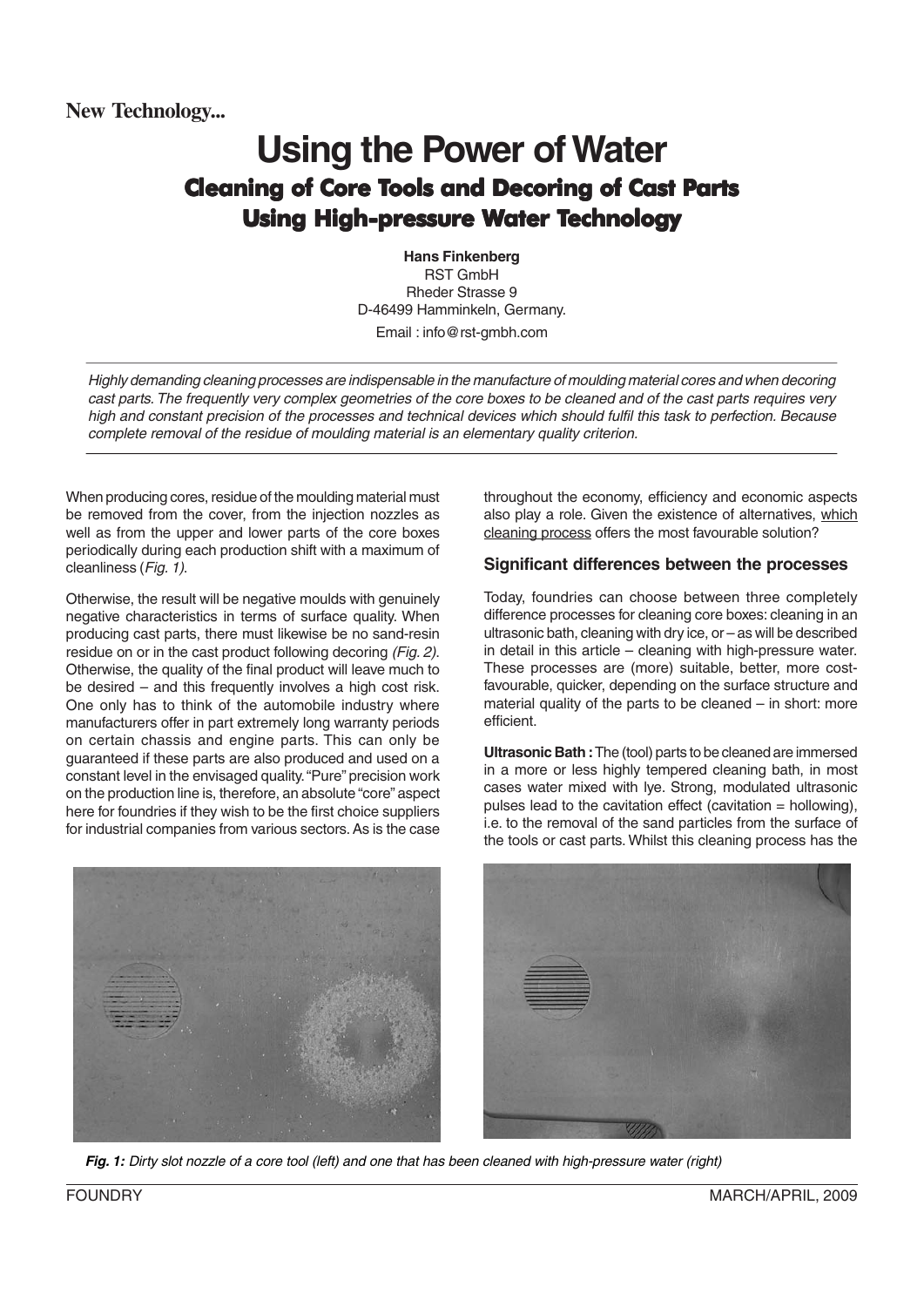

**Fig. 2:** Engine block in the blasting cabin for decoring with the help of high-pressure water

advantage that, as a fundamental rule, the cleaning tools must no longer be taken completely apart, it takes two hours in total before the tool is again ready for use in production. Disadvantages of the ultrasonic bath process concern the quality, duration and environmental impact of the cleaning. As the outlet channels behind the slot nozzles are not free from sand residue following the cleaning process, reworking is always required. This also costs additional time which further increases the already high cycle time. The required change of the chemical-burdened cleaning baths is also a negative aspect in terms of environmental protection.

**Dry Ice :** Small, frozen carbon dioxide pellets are used as a type of "cleaning ammunition". The particles with a temperature of -79°C are dosed and fed to a compressed air current before being "shot" onto the surfaces of the parts to be cleaned. This is where physics plays its part by ensuring removal of the dirt particles from the surface. The pellets themselves merely cause the "shock cooling" and disintegrate upon impact. Given the severe cooling, a shrinkage effect of varying strength quickly sets in on the base surface and layers of dirt. This causes the remains of sand to become detached from the base surface with the result that they must then



only be blown or sucked off. One of the main advantages of cleaning with dry ice is the residue-free evaporation of the cleaning medium.

The disadvantages of the dry ice process include above all the cost-intensive use of dry ice as well as the merely superficial effect. The cleaning pellets do not reach deeper structures with undercuts, thus making these a problem. This means that tool (parts) of this nature either cannot be processed at all in the first place or require cost-intensive subsequent cleaning using a further process. With a cycle time measured in hours, the process is also slow.

**High-pressure Water :** Automated cleaning devices based on high-pressure water technology, as developed by the terotechnologist RST GmbH Hamminkeln, Germany, have proven themselves outstandingly well on the market. This process offers foundries several advantages at the same time. In addition to the very high and constant cleaning quality, it offers above all major cost and time savings. Early amortisation of the acquisition costs and far higher availability of the core tools are the proven advantages of the system. Using the automated **c**ore **b**ox **c**leaning **d**evices (CBCD), cleaning of a core box no longer takes hours – as is frequently the case with other procedures – but is now just a matter of minutes. Tools cleaned with a CBCD are ready for use again after roughly 20 minutes.

#### **Caring Cleaning Even with Complicated Moulds**

The central aspect of the device is a robot-guided, rotating, high-pressure water nozzle inside a closed cleaning cabin (Fig. 3). This is controlled by a robot arm and moves over the core box surface along a precisely programmed path, blasting dirt from the deeper undercuts. Variable regulation of the working pressure is possible up to 2000 bar depending on requirements. This hydro-dynamic mould cleaning thus enables individual and caring cleaning even with complex moulds. Following preparation by means of simulation during the planning phase, the working path for the water tool is prescribed for the robot in a teach-in process. Following commissioning of the device, these programmes can be optimised with little effort, thus eliminating even stubborn dirt. In order to ensure that the articulated-arm robot can reach every point to be cleaned in an optimum manner with its water jet nozzle, so-called manipulators manoeuvre the core box components into the correct position. All this is done in a fully automated process chain: the lifting-off of the core injection cover, the separation of the upper and lower parts of the core box, the arrangement of the tool parts in front of the articulated-arm robot, as well as the subsequent bringing back together of the cleaned tool components. The treatment of the tools against rust film using an anti-corrosion agent immediately following cleaning as well as the express drying with specially developed air knives fed with compressed air from high-performance blowers, are also constituents of the automated workflow.

As is the case in many production sectors today, the magic word in terms of the speed of the overall process is the far-**Fig. 3:** Rotating high-pressure water tool **Fig. 3: Fig. 3:** Rotating high-pressure water tool **Fig. 3: Fig. 3: Fig. 3: Fig. 3: Fig. 3: Fig. 3: Fig. 3: Fig. 3: Fig. 3: Fig. 3: Fig. 3: Fig. 3: Fig**